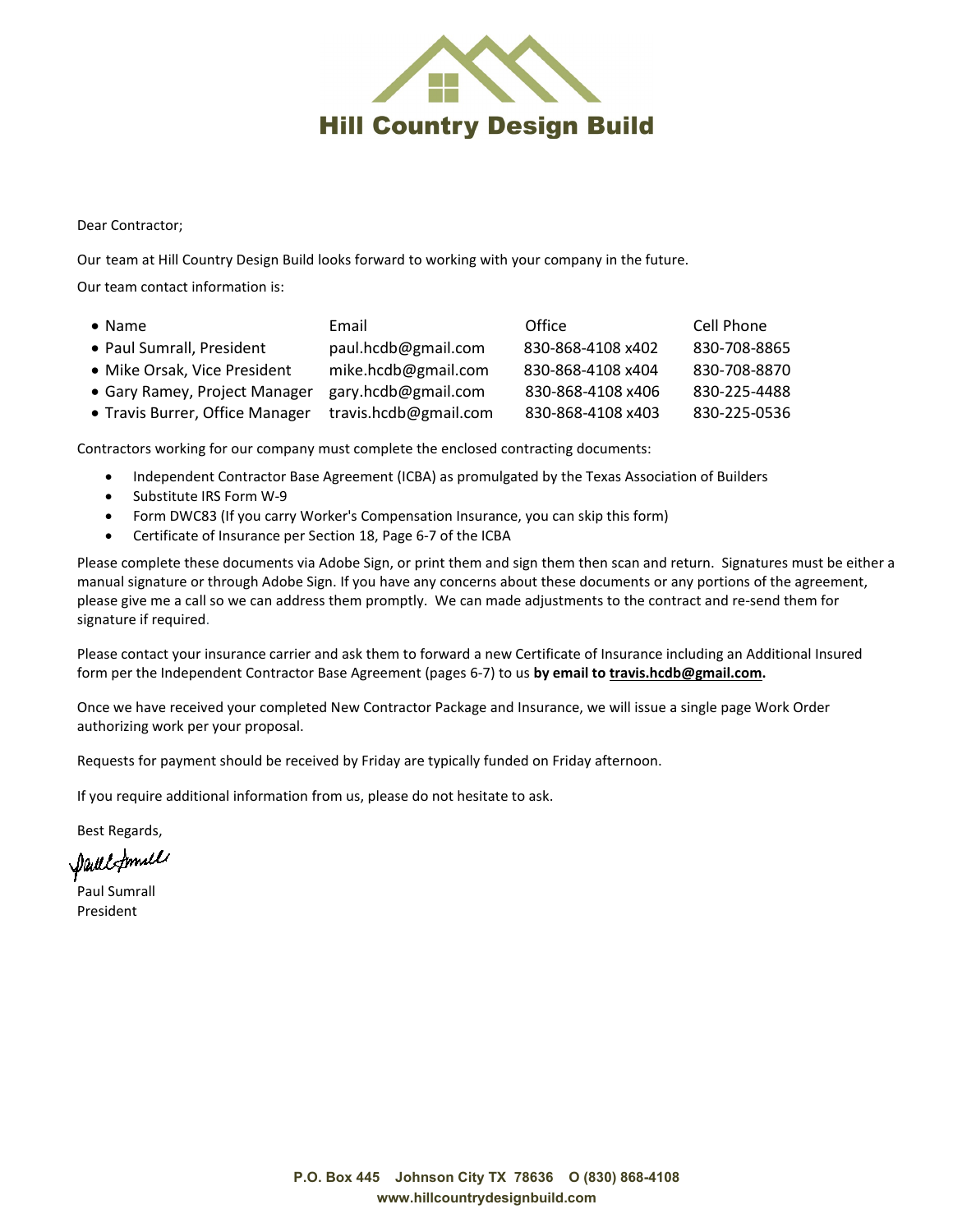

## PROMULGATED BY THE TEXAS ASSOCIATION OF BUILDERS (TAB) **INDEPENDENT CONTRACTOR BASE AGREEMENT**

- 1. **PARTIES:** This Base Agreement (Agreement) is between **Hill Country General Contracting & Hill Country Design Build** (Builder) and **Design Build** (Contractor).
- 2. **CONTRACTOR:** Contractor is a (check one of the following): Corporation / Partnership / Sole Proprietorship. The SS# or Tax ID# is **\_\_\_\_\_\_\_\_\_\_\_\_\_\_\_\_\_\_\_\_\_\_\_\_\_\_\_\_\_\_**.

If Contractor is a Corporation, the name(s) of its **principal officers** are:

If Contractor is a Partnership or Sole Proprietorship, the name(s) of its **partners or owners** are:

Contractor's business address is:

**\_\_\_\_\_\_\_\_\_\_\_\_\_\_\_\_\_\_\_\_\_\_\_**\_\_\_\_\_\_\_\_\_\_\_\_\_ **\_\_\_\_\_\_\_\_\_\_\_\_\_\_\_\_\_\_\_\_\_\_\_**\_\_\_\_\_\_\_\_\_\_\_\_\_ **\_\_\_\_\_\_\_\_\_\_\_\_\_\_\_\_\_\_\_\_\_\_\_**\_\_\_\_\_\_\_\_\_\_\_\_\_

Contractor's telephone: **\_\_\_\_\_\_\_\_\_\_\_\_\_\_\_\_\_\_\_\_** Fax:**\_\_\_\_\_\_\_\_\_\_\_\_\_\_\_\_\_\_\_\_\_\_\_\_** Contractor's email address is: **\_\_\_\_\_\_\_\_\_\_\_\_\_\_\_\_\_\_\_\_\_\_\_\_\_\_\_\_\_\_\_**

**3. WORK:** The work and/or materials (collectively, the Work) to be supplied by Contractor pursuant to this Agreement include all labor and materials furnished by Contractor at the request of Builder from and after the date of this Agreement. This Agreement shall be effective from the date hereof and shall continue until terminated by either party upon thirty (30) days written notice to the other; provided, however, that Contractor's obligations and warranties shall survive termination with respect to all Work supplied by or through Contractor prior to termination. Except for change orders, Contractor agrees to honor all bid prices submitted to Builder for a period of **180** days from the date of each subject bid.

## **4. PAYMENTS:**

- A. TIMELY PERFORMANCE No payments shall be due under this Agreement unless and until Contractor has timely performed and delivered all Work requested by Builder. No payments will be disbursed until Builder has had a reasonable opportunity to inspect the Work performed and/or delivered, has received an invoice identifying the subject Work and has received valid lien waivers executed by Contractor. If Builder agrees to pay Contractor on a **Progress** basis, Contractor, as a condition precedent to payment, must transmit all applicable invoices to Builder's office by no later than 12:00 o'clock p.m. on **Friday** with payment to be made by **5:00** o'clock p.m. on the following **Friday**. It is agreed that Builder shall not be responsible for payment of faxed invoices unless Contractor calls Builder to verify Builder's receipt of the fax transmission. There shall be no exceptions to this requirement.
- B. PERSONAL GUARANTY In consideration of Builder entering into this Agreement, Contractor agrees the undersigned principal owner(s) of Contractor shall personally guarantee the full and prompt payment of all sums due to all employees, agents, subcontractors, material suppliers and labor suppliers of Contractor who furnish labor or materials pursuant to this Agreement.
- C. PAYMENTS WITHHELD Contractor expressly agrees that payments may be withheld and all costs incurred by Builder shall be charged against all monies due Contractor under this Agreement if:
	- 1) Work is found defective and not remedied by Contractor.

Initials: Builder \_\_\_\_\_\_\_\_\_ Contractor \_\_\_\_\_ Page 1 of 12 TAB 8.1 © 09/01/2011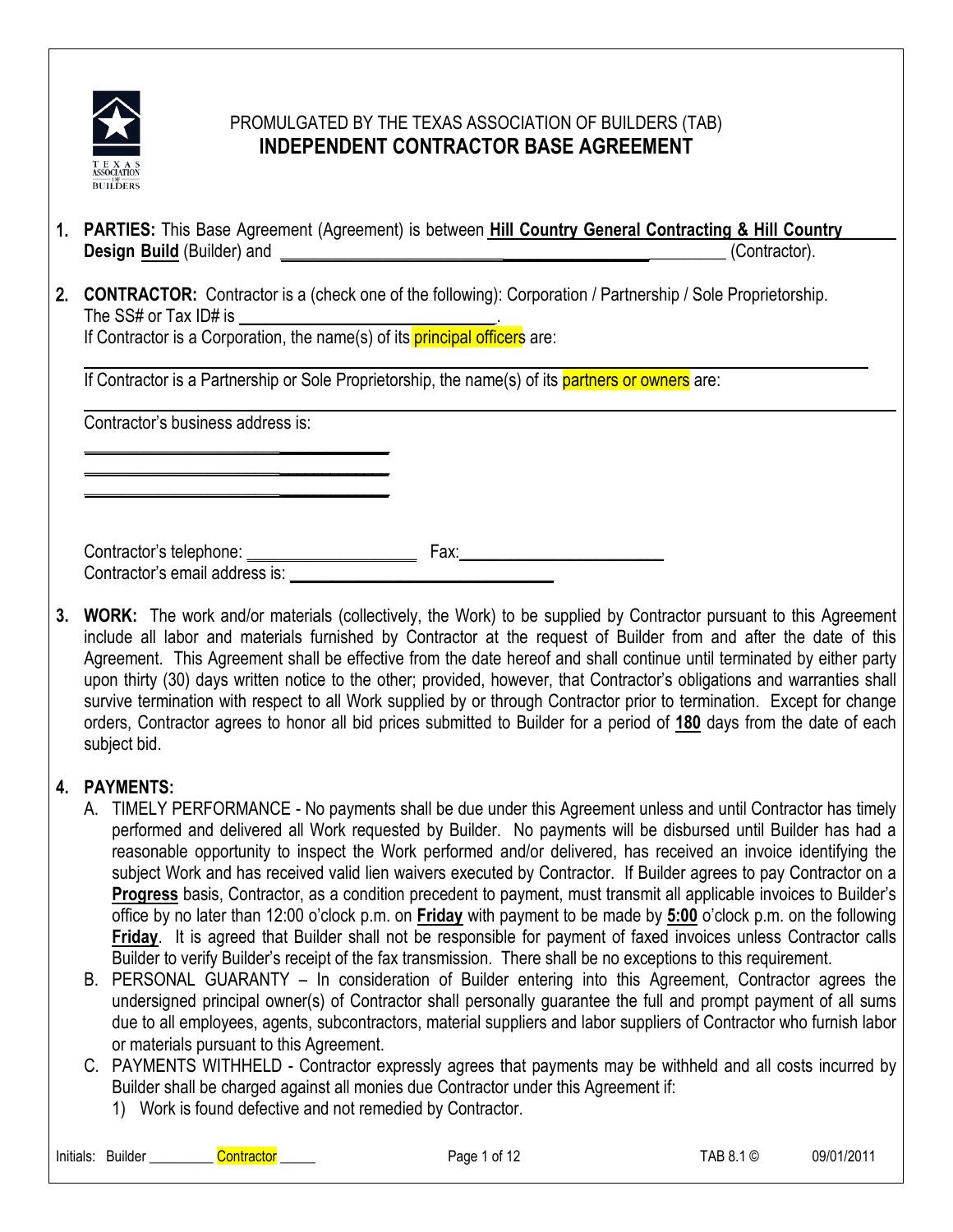- 2) Contractor does not make prompt and proper payments to his employees, agents and/or subcontractors.
- 3) Contractor does not make prompt and proper payments for labor, materials or equipment furnished by third parties.
- 4) Another contractor is damaged by an act for which Contractor is responsible.
- 5) Claims or liens are filed on the job as a result of Contractor's failure to make full and timely payments as required in subparagraph 2) above.
- 6) In the opinion of the Builder, Contractor's Work is not progressing satisfactorily.
- 7) Builder reasonably believes that the Work cannot or will not be completed in accordance with all the terms and conditions of this Agreement.
- 8) Contractor fails to perform warranty service under this Agreement or any other prior or contemporaneous agreement with Builder.
- 9) Builder is fined by any governmental agency on account of or arising out of Contractor's, his employee's or his agent's violation of any law, ordinance, regulation, administrative ruling or court order.
- 10) Contractor does not timely furnish itemized invoices as specified in this Agreement.
- D. RETAINAGE At all times during the performance of this Agreement, Builder shall be entitled to retain ten percent (10%) of each payment for Work satisfactorily performed and/or delivered and, if Builder elects to do so, the retained funds shall be paid to Contractor thirty-five (35) days after the date of final acceptance of the Work by Builder and Builder's receipt of valid lien waivers executed by Contractor and all of Contractor's subcontractors, laborers, and suppliers. This retainage amount may be withheld pursuant to §53.101 *et seq.* of the Texas Property Code.
- **5. CONTRACTOR'S SUPPLIERS:** Contractor agrees to provide Builder with the names and addresses of Contractor's suppliers upon Builder's request for same. Builder may at its discretion, request written verification direct from Contractor's suppliers that Contractor has paid all bills currently due for materials and/or labor related to Work performed under this Agreement. In the event Contractor's accounts with his suppliers are more than 15 days past supplier's due date, Builder may, in its discretion, elect to withhold payment from Contractor and pay Contractor's supplier's to bring Contractor's accounts current. Builder may also, in its discretion, elect to pay various suppliers and subcontractors of Contractor by joint check. Any residual due Contractor after outstanding bills with Contractor's suppliers have been satisfied will then be paid to Contractor.
- **6. INDEPENDENT CONTRACTOR:** Contractor certifies that Contractor is an "independent contractor" and not an employee of Builder and as such, certifies that Contractor is solely responsible for all applicable taxes and charges including, but not limited to, withholding taxes, social security taxes and unemployment taxes on Contractor and Contractor's employees. Contractor certifies that, as an independent contractor, Contractor is not under the direction and control of Builder and certifies that Contractor may be employed by or contract with other companies in the trade. Contractor certifies that Contractor uses its own tools, offices at the business address shown above and there has never been, nor will there be, during the term of this Agreement, an employer/employee relationship with Builder. Contractor certifies that this Agreement went into effect from the date of first performance as a Contractor for Builder.
- **7. OTHER CONTRACTS:** Builder reserves the right to enter into other contracts in connection with any job or project. Contractor shall cooperate with all other contractors to the effect that their work shall not be impeded by his construction, and shall give them access to the job site necessary to perform their contracts.
- **8. INSPECTION:** Contractor shall be responsible for inspecting any work of another contractor that may affect his own Work, and shall report in writing to Builder any defects in such work upon discovery of the defect prior to commencing Work, or shall be deemed to have accepted such work as correct and fit to be accommodated into Contractor's own Work.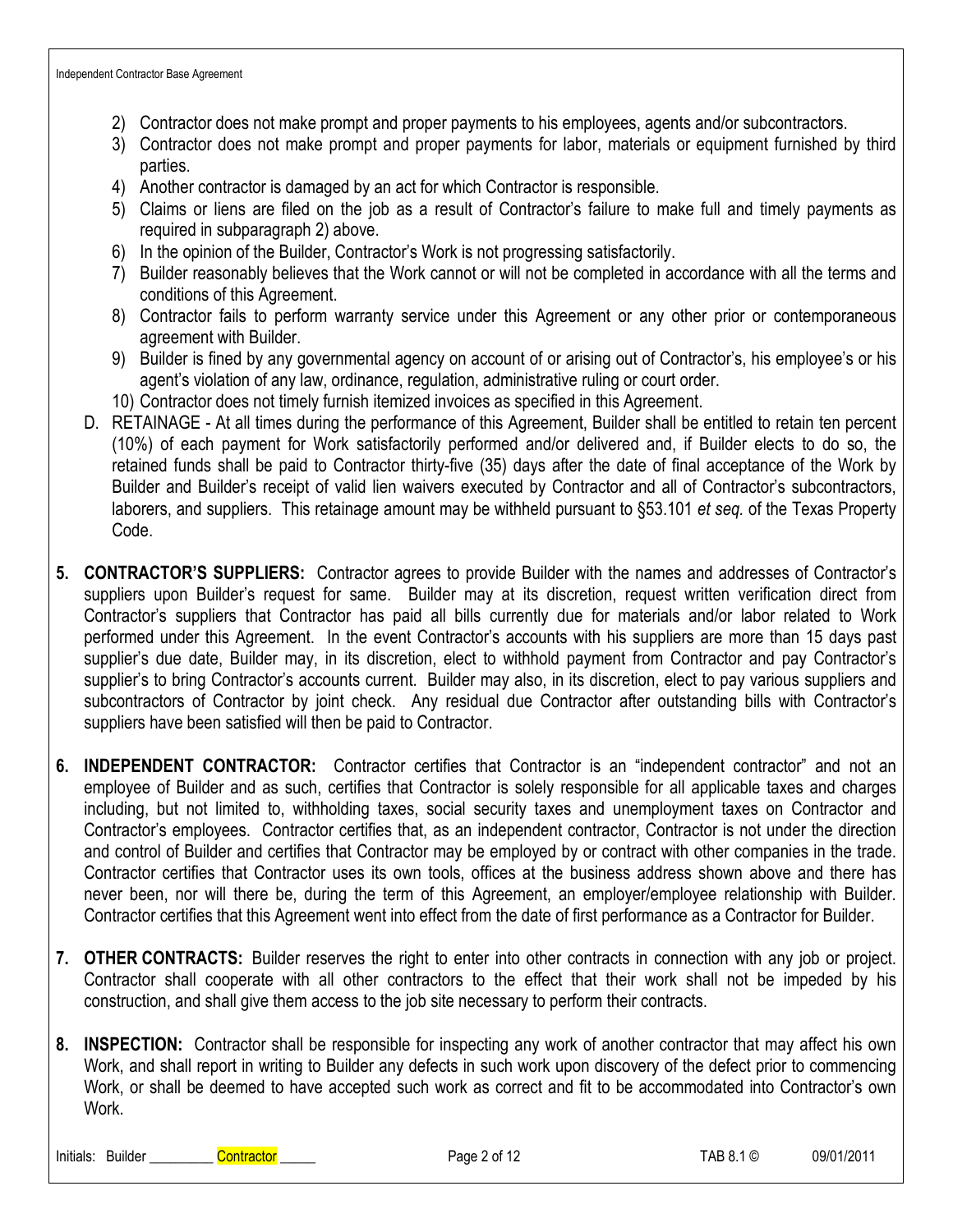## **9. CONTRACT DOCUMENTS:**

- A. CONTRACT DOCUMENTS This Agreement, together with any and all relevant work orders, bids, bonds (where applicable or required), change orders, or complete construction plan sets (which include but are not limited to applicable foundation plans, frame plans, floor plans, elevation plans, construction sheet details and specifications), shall constitute the entire Contract Documents (Contract Documents) and there are no other agreements, oral or written, by and between the parties hereto, except as to Contractor's warranties under any prior or contemporaneous agreement with Builder which warranties are incorporated by reference herein for all purposes.
- B. PLANS AND SPECIFICATIONS Contractor expressly agrees to read and become familiar with all relevant plans and specifications (available for inspection in Builder's Office) applicable to this Agreement or any Work requested by Builder before starting any Work. Contractor shall be solely responsible for all construction under this Agreement, including techniques, sequences, procedures, and means for the coordination of all Work. Contractor shall supervise and direct his Work to the best of his ability, and give it all attention necessary for such proper supervision and direction. Contractor shall perform all labor in a good and workmanlike manner.

#### **10. CONTRACTOR'S EMPLOYEES, SUBCONTRACTORS AND AGENTS:**

- A. DISCIPLINE AND CONTROL Contractor shall maintain at all times strict discipline among his employees, subcontractors and agents, and agrees not to employ or subcontract for Work on any project any person unfit or without sufficient skill to perform the job he is contracted to do. If the project is a residence and Contractor is an Inhome Service Company or Residential Delivery Company within the meaning of Chapter 145 of the Texas Civil Practice and Remedies Code ("TCPRC"), Contractor represents that it is in compliance with TCPRC Section 145.003(b), and shall obtain a criminal history background check as described by TCPRC Section 145.002 on any employee or agent of Contractor being sent to deliver, place, assemble, repair or install an item at the project, before such person is sent. Contractor agrees that this paragraph constitutes a request under TCPRC Sec. 145.004(2). Contractor shall not send any person for whom the criminal history record information shows a felony conviction in the 20 years preceding the date the information was obtained or a misdemeanor conviction in 10 years preceding the date the information was obtained for (a) an offense in this state classified as: (i) an offense against the person or the family; or (ii) an offense against property; or (iii) public indecency; or (b) an offense in another jurisdiction that would be classified in a category described by (a) above if the offense had occurred in this state.
- B. ELIGIBILITY Contractor warrants and agrees that all of Contractor's employees, subcontractors and agents who will be performing Work contemplated by this Agreement will be of legal age and otherwise legally authorized to perform such Work. Contractor further agrees to fully comply with the requirements of all applicable immigration laws including the Immigration Reform and Central Act (IRCA) with respect to all of Contractor's employees. Specifically, Contractor agrees to (1) obtain properly completed Employment Eligibility Verification Forms (Form I-9) for all of Contractor's employees as required by the IRCA and (2) verify the Social Security Numbers and other documentation submitted with each Form I-9. CONTRACTOR AGREES TO DEFEND, HOLD HARMLESS AND UNCONDITIONALLY INDEMNIFY BUILDER AND ITS AGENTS, PRINCIPALS, AND EMPLOYEES, AGAINST ANY AND ALL LIABILITY, COSTS, EXPENSES (INCLUDING ATTORNEY'S FEES), FINES, PENALTIES, AND CLAIMS WHICH BUILDER MAY AT ANY TIME SUFFER OR SUSTAIN OR BECOME LIABLE FOR BY REASON OF CONTRACTOR'S FAILURE TO COMPLY WITH THE PROVISIONS OF THIS PARAGRAPH.
- C. WORKING CONDITIONS Contractor agrees to take all necessary measures to achieve project and site safety, including, but not limited to, the following:
	- 1) Contractor shall be responsible for immediately reporting any suspected unsafe work practice or job condition to Builder.
	- 2) Contractor shall provide safe working procedures including equipment, training and supervision for his employees, subcontractors and agents.
- D. LEGALLY AUTHORIZED Contractor warrants that all his employees, subcontractors and agents are at least eighteen (18) years old and legally authorized to perform the Work and that he will not allow or hire any employees,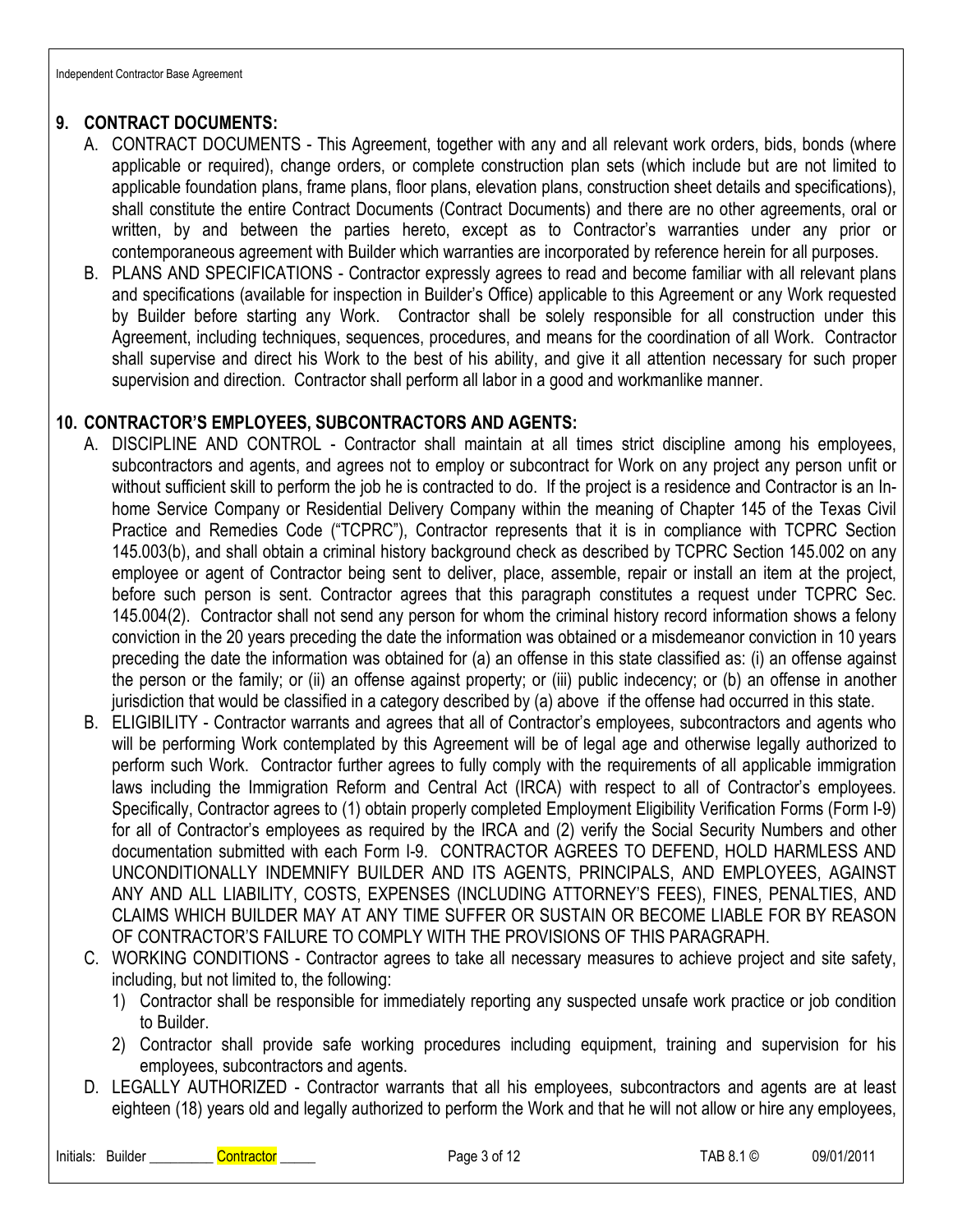subcontractors or agents under eighteen (18) years of age or not legally authorized to perform the Work contemplated under this agreement.

- E. NONDISCRIMINATION Contractor will not discriminate against any employee or applicant for employment because of race, religion, sex, color, or national origin. Contractor will take affirmative action to insure that applicants are employed and that employees are treated appropriately during their employment, without regard to their race, religion, sex, color or national origin. Such action shall include but not be limited to the following: employment, upgrading, transfer, recruitment or recruitment advertising, layoff or termination, raises of pay or other forms of compensation, and selection for training. Contractor further agrees that all solicitations and advertisements for employees placed by or on behalf of Contractor will state that all qualified applicants will receive consideration for employment without regard to race, religion, sex, color or national origin.
- F. OSHA COMPLIANCE Contractor will comply with all provisions of the 1970 Occupational Safety and Health Act (OSHA) and all other applicable OSHA rules and regulations. This includes, but is not limited to:
	- 1) Compliance with OSHA's Hazard Communication Standard and provide Builder a copy of all Materials Safety Data Sheets for all hazardous or toxic chemicals used in connection with the Work;
	- 2) Compliance with OSHA's Fall Protection in the Construction Industry; and
	- 3) Contractor shall immediately notify Builder of any job related injury to or death of any person employed by Contractor, or otherwise under the control of Contractor, in connection with the Work at Builder's site.
- G. FULL RESPONSIBILITY Contractor agrees to assume full responsibility for all acts, negligence or omissions of any of Contractor's employees, agents, subcontractors and their employees, and for all other persons doing work under any oral or written contract between Contractor and any third parties.
- **11. TAXES:** Contractor shall pay all taxes required or imposed by law in connection with Work under this Agreement including sales, use and similar taxes, and Contractor shall secure and pay for all licenses and permits necessary for proper completion of the Work. Contractor stipulates and agrees that the prices paid to Contractor by Builder include all sales tax.

#### **12. COMPLIANCE WITH LAWS, ORDINANCES AND BUILDING CODES:**

- A. COMPLIANCE Contractor shall comply with all current applicable laws, ordinances, building codes and all rules, regulations, or orders of all public or regulatory authorities relating to the performance of the Work. If any of the Contract Documents are at variance therewith, Contractor shall notify Builder promptly upon a variance discovery.
- B. STORM WATER POLLUTION PROTECTION PLAN Contractor acknowledges that any job site may be subject to a storm water discharge permit issued by applicable governmental authorities. In addition, certain erosion, sedimentation and storm water control measures and devices known as best management practices (BMPs) have been or will be installed and maintained in accordance with a Storm Water Pollution Protection Plan (SWPPP) adopted or approved by Builder for the job site. Contractor acknowledges and agrees that: (1) Contractor has reviewed the SWPPP for any applicable job site to the extent necessary for the performance of the Work, (2) in the performance of the Work, Contractor and its employees, agents, representatives, subcontractors and suppliers present at or performing any Work or delivering materials to a job site shall comply in all respects with the requirements of any applicable SWPPP and applicable soil erosion, sedimentation and storm water permits and regulations and will not damage, alter, remove or destroy any BMPs without the express approval of Builder, (3) Contractor shall immediately notify Builder if Contractor becomes aware of any compromised or ineffective BMPs or other violations of storm water regulations, and (4) Contractor shall, upon demand, defend and indemnify Builder and pay all costs to repair or replace any BMP and any expenses, fines and penalties incurred by or assessed against Builder or any other person or entity that result from any violation of the foregoing by Contractor or any of its employees, agents, representatives, subcontractors or suppliers. Builder may charge back any such cost, expense or amount to Contractor and/or offset such amounts against subsequent payments otherwise due to Contractor under this Agreement.

Initials: Builder \_\_\_\_\_\_\_\_\_ Contractor \_\_\_\_\_ Page 4 of 12 TAB 8.1 © 09/01/2011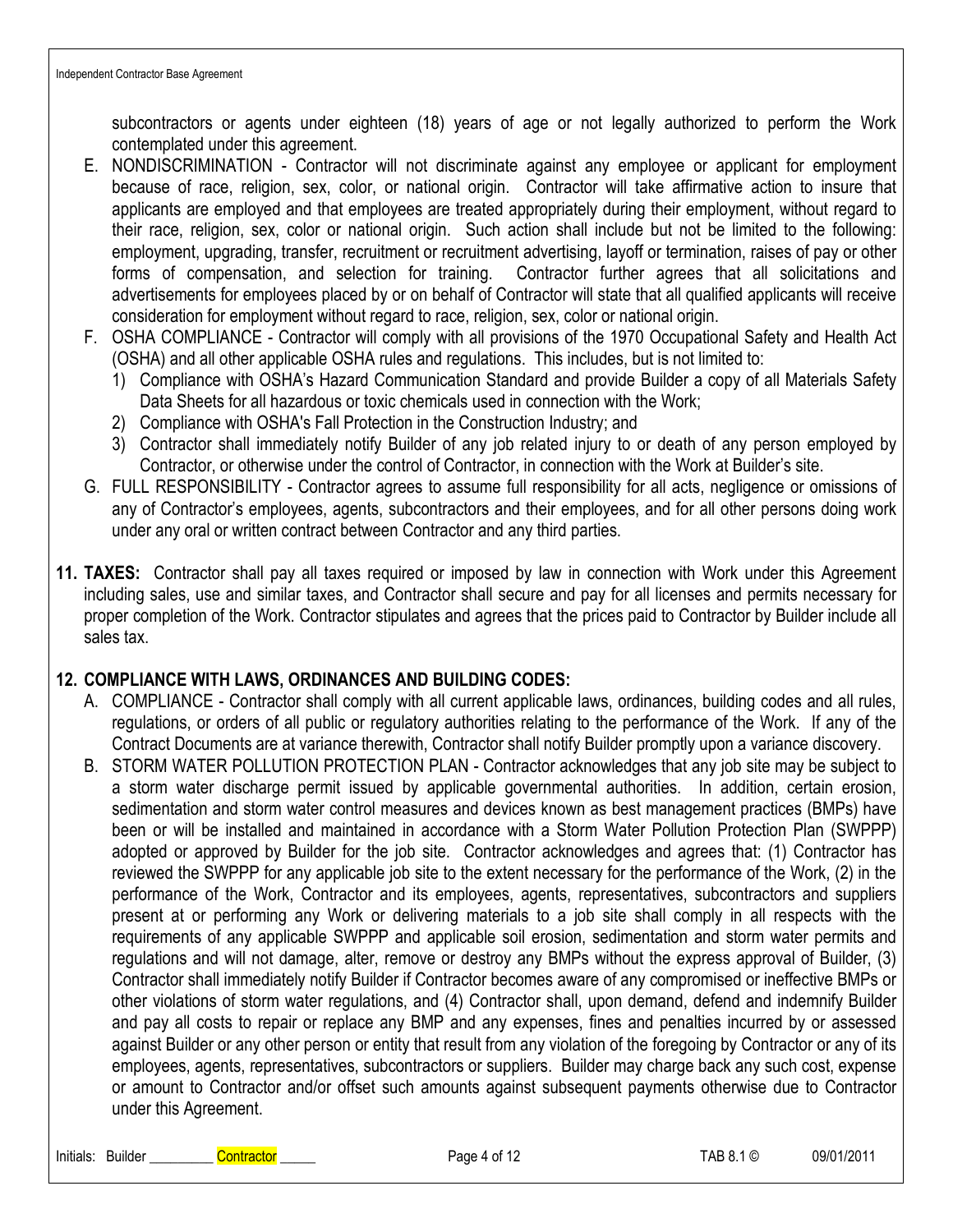- C. FINAL INSPECTION If, after final completion, the Work is subject to inspection and approval pursuant to any applicable governmental law, ordinance, rule or regulation, Contractor certifies and guarantees that all of Contractor's work and materials shall conform to all applicable regulations and standards.
- **13. LABOR AND MATERIALS:** Contractor represents and warrants to Builder that all equipment and materials provided by Contractor and used or installed in connection with the Work will be new unless otherwise specified in the Contract Documents, of good quality, free of defects, and in conformity with the Contract Documents. It is understood between the parties hereto that all equipment and materials not so in conformity are defective. Contractor further warrants that all labor and materials furnished by Contractor will be free of defects for a period commensurate with the applicable time periods specified in the Express Limited Home Warranty given by Builder to any homeowner where Work is supplied by Contractor or the manufacturer of materials from the date of completion of Contractor's Work hereunder. Contractor shall furnish all warranties and/or guarantees by manufacturers on appliances and equipment furnished by Contractor and shall further furnish all certificates required by any municipality and/or FHA and/or VA.
- **14. DEFECTIVE WORK:** When Builder notifies Contractor (orally or in writing) that any part of the Work is defective, incorrect or does not conform to the terms of the Contract Documents (collectively, Defective Work), Contractor shall make all repairs and correct such Defective Work within eight (8) hours of notice of such Defective Work in an emergency and within seventy-two (72) hours of notice of such Defective Work on a non-emergency basis and shall bear the entire cost of doing so, including the cost incurred by Builder for any disturbance of work being completed by Builder or its other contractors. Builder shall determine if any Defective Work constitutes an emergency. Failure by Contractor to correct Defective Work within the times set forth in this paragraph shall constitute a breach of this Agreement.

**15. WASTE:** Contractor agrees to keep the Work premises and adjoining ways free of waste material and rubbish caused by the Work or the work of his subcontractors. Contractor further agrees to remove all waste material and rubbish on termination of the Work together with all tools, equipment and machinery. Contractor agrees, on terminating the Work at the site, to conduct general clean-up operations, including the cleaning of all glass surfaces, paved streets and walks, steps, and interior floors and walls, where applicable. Contractor shall move all materials (usable and waste) to a location designated by Builder.

**16. INDEMNITY AGREEMENT: CONTRACTOR AGREES TO DEFEND, HOLD HARMLESS AND UNCONDITIONALLY INDEMNIFY BUILDER, ITS AGENTS AND EMPLOYEES, AGAINST AND FOR ALL LIABILITY, COSTS, EXPENSES (INCLUDING ATTORNEY'S FEES), FINES, PENALTIES, LOSSES, CLAIMS AND DAMAGES (INCLUDING LOSS OF USE) THAT BUILDER MAY AT ANY TIME SUFFER OR SUSTAIN OR BECOME LIABLE FOR BY REASON OF ANY ACCIDENTS, DAMAGES OR INJURIES TO BUILDER, CONTRACTOR, CONTRACTOR'S PROPERTY, AGENTS, EMPLOYEES AND/OR SUBCONTRACTORS, AND/OR ANY OTHER PARTIES, IN ANY MANNER, ARISING FROM THE WORK PERFORMED HEREUNDER, INCLUDING BUT NOT LIMITED TO:**

- **A. CONTRACTOR'S OR BUILDER'S NEGLIGENCE (INCLUDING BUT NOT LIMITED TO NEGLIGENT HIRING);**
- **B. CONTRACTOR'S OR BUILDER'S GROSS NEGLIGENCE;**
- **C. STRICT LIABILITY;**
- **D. FAILURE OF CONTRACTOR, ITS AGENTS OR EMPLOYEES TO COMPLY WITH ANY OSHA, FEDERAL, STATE OR LOCAL LAWS OR REGULATIONS RELATING TO HEALTH AND SAFETY; OR**
- **E. BREACH OF EXPRESS OR IMPLIED WARRANTY BY BUILDER OR CONTRACTOR, THEIR AGENTS OR EMPLOYEES.**

**CONTRACTOR'S INDEMNIFICATION AND DEFENSE OBLIGATIONS HEREUNDER SHALL EXTEND TO CLAIMS OCCURRING AFTER THIS AGREEMENT IS TERMINATED AS WELL AS WHILE IT IS IN FORCE, AND SHALL CONTINUE UNTIL IT IS FINALLY ADJUDICATED THAT ANY AND ALL ACTIONS AGAINST BUILDER AND ALL**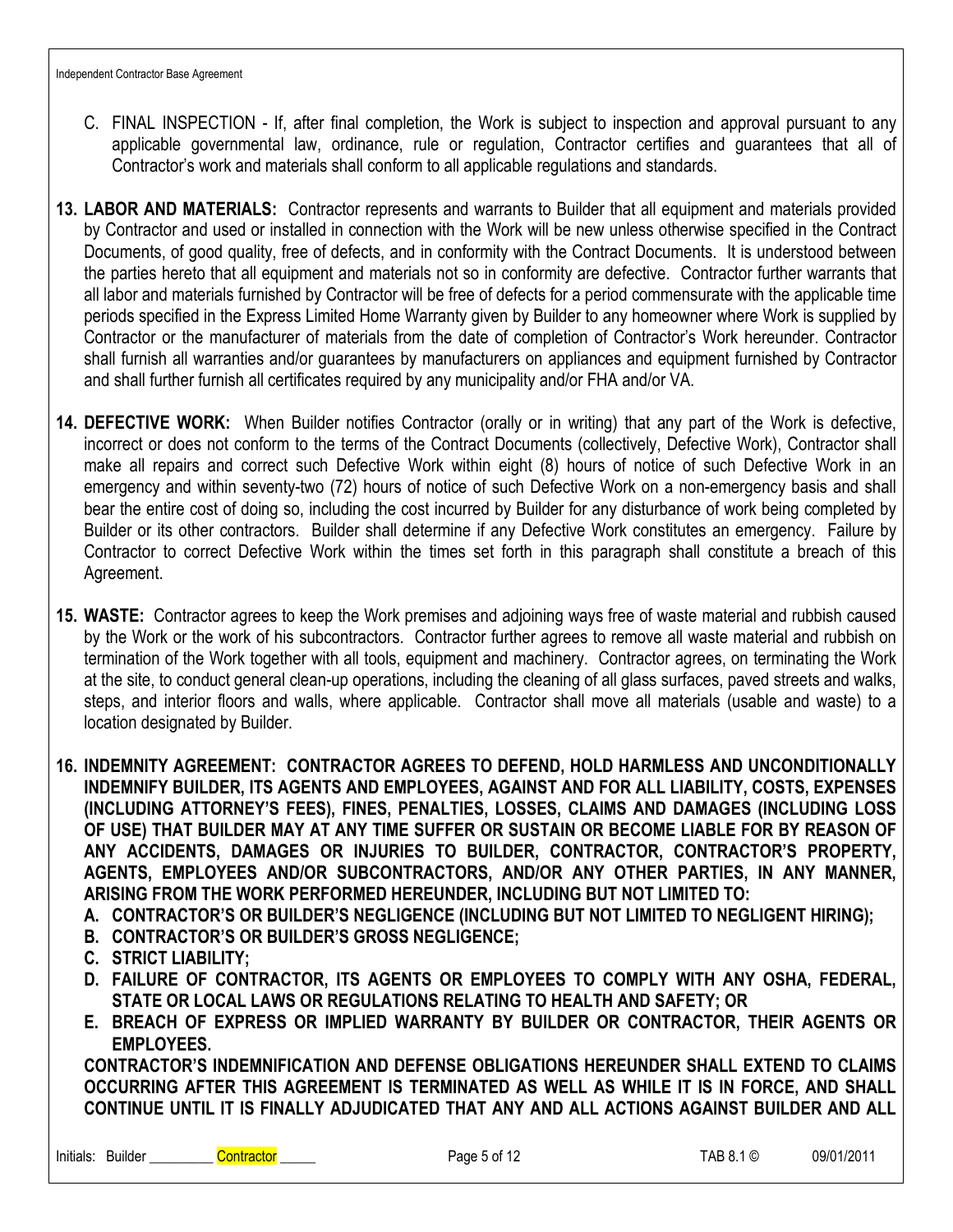### **OTHER INDEMNIFIED PARTIES ARE FULLY AND FINALLY BARRED BY APPLICABLE LAW. CONTRACTOR ACKNOWLEDGES THAT IT IS INDEMNIFYING BUILDER FOR ITS OWN SOLE AND PARTIAL NEGLIGENCE.**

**17. ROYALTY AND LICENSE FEES:** Contractor agrees to pay all royalties and license fees necessary for the Work, to defend all actions and settle all claims for infringement of copyright or patent rights, and to hold Builder harmless therefrom.

#### **18. INSURANCE:**

- A. INSURANCE REQUIREMENTS Before commencing the Work as contemplated herein, Contractor and its subcontractors shall procure and maintain at their sole cost and expense, until completion and a final acceptance of the Work, the following minimum insurance coverages from insurance companies satisfactory to Builder:
	- 1) COMMERCIAL GENERAL LIABILITY INSURANCE: Commercial general liability insurance written on an Occurrence form for not less than the limits of liability as follows:
		- \$1 million each occurrence, \$2 million general aggregate;
		- \$1 million personal and advertising injury;
		- \$2 million products-completed operations aggregate;
		- \$50,000 damage to rented premises; and
		- \$5,000 medical expense.

Additionally, the Commercial General Liability insurance policy shall provide coverage for X, C, U (explosion, collapse and underground), contractual liability, products/completed operations, personal injury, broad form property damage, and an endorsement providing that the coverage is primary and any insurance provided by Builder is excess and non-contributory. CLAIMS MADE COVERAGE IS NOT ACCEPTABLE. The Commercial General Liability insurance policy shall name the Builder as an Additional Insured and contain a full waiver of subrogation clause.

- 2) WORKERS' COMPENSATION INSURANCE: Contractor shall be responsible for satisfying any statutory requirements related to worker's compensation *as required by the State of Texas. Contractor is required by law to give notice to the Texas Workers' Compensation Commission and its employees stating whether Contractor has elected to carry workers' compensation. Builder is not responsible for obtaining workers' compensation coverage for Contractor. Contractor will provide a Waiver of Subrogation from its insurance carrier, in favor of Builder, its agents and employees for all damages covered by insurance.* The minimum required Employers Liability limits are \$1,000,000*.*
- 3) MOTOR VEHICLE INSURANCE: Automobile and motor vehicle (owned, non-owned, and hired) insurance written for not less than \$1,000,000 Combined Single Limit for bodily injury and property damage or loss.
- 4) LOSS OF TOOLS, EQUIPMENT, ETC.: Contractor shall insure or assume responsibility for losses to tools, clothes, equipment, and materials owned by it, its subcontractors, employees, or others used to perform the Work.
- 5) POLICY REQUIREMENTS: Each policy of insurance carried pursuant to this Agreement shall:
	- a. Be issued by companies reviewed in the most recent A.M. Best rating having not less than an A-VII rating. Policies will be made available to Builder within three (3) days of request.
	- b. Provide that the total of all deductibles and self insured retentions applicable to any specific insurance policy required under this Agreement shall not exceed \$10,000. Contractor shall be required to obtain Builder's express written approval for any higher deductible or self insured retention.

These minimum limits and coverages are subject to higher limits and coverage as required by the Builder from time to time.

B. INSURANCE CERTIFICATES - Contractor shall, prior to the commencement of the Work hereunder, furnish Builder with satisfactory Certificates of Insurance and an Additional Insured form complying with the above requirements, naming Builder as an additional insured and providing that no cancellation or other material change in the terms of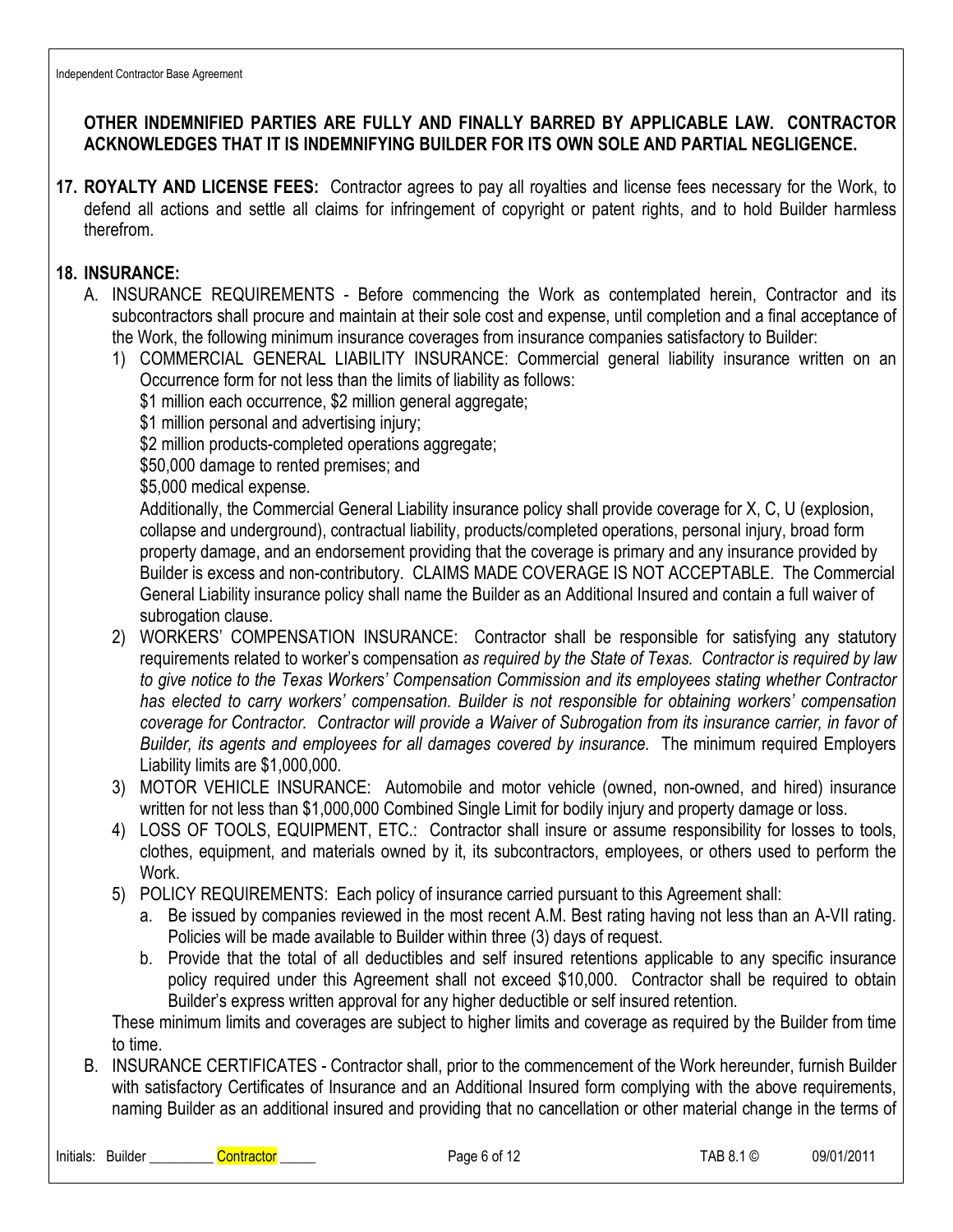the policy may be made without thirty (30) days prior written notice to Builder. Builder's receipt of satisfactory insurance certificates complying with the above requirements shall be a prerequisite to payment under this Agreement or any particular purchase order or invoice. Should Contractor fail to procure or maintain at least the minimum coverages shown above, Builder shall have the right, but in no way be obligated, to procure and maintain the insurance for and in the name of Contractor, at Contractor's sole expense and with Contractor's cooperation. Failure of Contractor to so obtain coverage shall be an event of default under this Agreement and Builder shall have the right to terminate this Agreement. No action or omission by Builder shall constitute a waiver of the requirements of this section. Notwithstanding the foregoing, if Contractor fails to provide the aforesaid Certificates of Insurance and related forms, or if Builder receives notice of cancellation thereof, Builder shall be entitled to withhold as liquidated damages from payments due Contractor an amount equal to fifteen percent (15%) of all amounts due Contractor to compensate Builder for any additional costs that Builder may incur as a result of Contractor's failure to comply with this paragraph. Builder shall have the right to continue such withholding until the Contractor furnishes a Certificate of Insurance complying with this paragraph. Builder will have no obligation to refund amounts withheld as liquidated damages, to apply the amounts to insurance premiums on behalf of Contractor, or to obtain insurance on behalf of Contractor. It is further agreed that withholding of the aforesaid liquidated damages shall not relieve Contractor of any obligations arising under this Agreement. Contractor understands that Builder is not and will not provide insurance to Contractor notwithstanding Builder's election to withhold liquidated damages as specified above.

- **19. BONDS:** Builder may, where it deems such necessary, require Contractor to submit bonds covering the faithful performance of this Agreement and the payment of all obligations arising thereunder, in such form and with such surety or sureties as are satisfactory to the Builder. Failure to obtain such bonds within seven (7) days when requested to do so in writing by Builder shall constitute a breach of this Agreement and shall, at Builder's election, automatically terminate this Agreement, except as to Contractor's warranties.
- **20. CONTRACTOR'S DEFAULT:** Contractor shall continually perform the Work and correct defective Work designated to be performed by Contractor on any project, and in the event Contractor shall not substantially perform in a continuous, satisfactory manner and if Contractor should fail to do so for two (2) consecutive days under any job requested by Builder, or in the event Contractor fails to perform warranty service under this Agreement or any other agreement with Builder, Builder shall have the right, upon written notice to Contractor (delivered by hand or U.S. Postal Service), to declare Contractor in breach of this Agreement and terminate this Agreement. In the event of a breach of this Agreement by Contractor, or breach of any other agreement with Builder, Builder shall be entitled to retain all sums due Contractor and shall be entitled to cause the work to be performed by others, and shall apply any sums then due Contractor against such cost of completion and thereafter to the cost of an obligation arising under the provisions of this Agreement and, after all warranties have expired, any excess shall be paid to Contractor. In the event cost of such completion results in a deficiency, Contractor shall be fully responsible to Builder for such deficiency, together with any damages, costs of court and reasonable attorney's fees incurred by Builder.
- **21. CHANGE ORDERS:** Builder reserves the right, from time to time, to order Work changes in the nature of additions, deletions, or modifications, without invalidating this Agreement and agrees to make corresponding adjustments in the payments to be made to Contractor. All changes will be authorized by a written change order ( Change Order) signed by Builder. Work shall be changed and the payment(s) to be made to Contractor shall be modified only as set out in the written Change Order.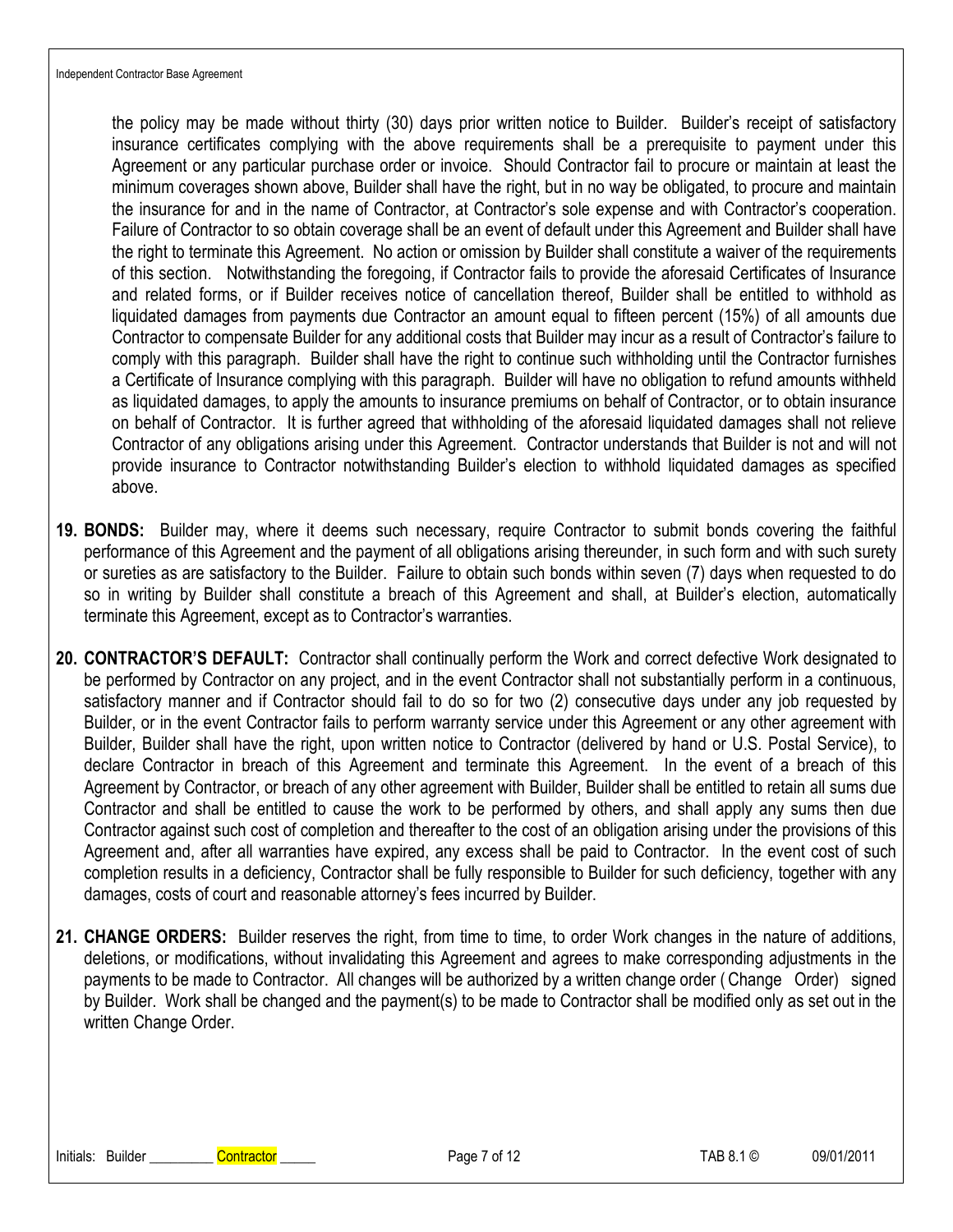| Independent Contractor Base Agreement |  |
|---------------------------------------|--|
|---------------------------------------|--|

**22. NOTICES:** To the extent not otherwise required by law, notices must be in writing and must be delivered by personal delivery, by certified mail return receipt requested, or by facsimile to the location for each party designated below. Builder:

| Hill Country General Contracting & Hill Country Design Build |  |  |  |
|--------------------------------------------------------------|--|--|--|
| <b>PO Box 445</b>                                            |  |  |  |
| Johnson City, TX 78636                                       |  |  |  |
| Phone: (830) 868-4108 Email: paul.hcdb@gmail.com             |  |  |  |

**\_\_\_\_\_\_\_\_\_\_\_\_\_\_\_\_\_\_\_\_**\_\_\_\_\_\_\_\_\_\_\_\_\_\_ **\_\_\_\_\_\_\_\_\_\_\_\_\_\_\_\_\_\_\_\_**\_\_\_\_\_\_\_\_\_\_\_\_\_\_ **\_\_\_\_\_\_\_\_\_\_\_\_\_\_\_\_\_\_\_\_**\_\_\_\_\_\_\_\_\_\_\_\_\_\_

Contractor:

Phone:**\_\_\_\_\_\_\_\_\_\_\_\_\_\_\_\_\_\_\_\_** Fax: **\_\_\_\_\_\_\_\_\_\_\_\_\_\_\_\_\_\_\_\_\_\_\_\_\_\_\_** Email: **\_\_\_\_\_\_\_\_\_\_\_\_\_\_\_\_\_\_\_\_\_\_\_\_\_\_\_\_\_**

Either party may change the location for notice upon written notice, delivered as described above.

- **23. ALTERNATIVE DISPUTE RESOLUTION:** The parties to this Agreement specifically agree that the transactions contemplated herein involve interstate commerce.
	- A. **MEDIATION OR ARBITRATION BETWEEN BUILDER AND ANY HOMEOWNER Contractor agrees to and shall participate in any mediation or arbitration between the Builder and any homeowner/customer of Builder if so requested by the Builder. The mediation, and if applicable, the arbitration of any disputes involving Builder, a homeowner/customer of Builder and Contractor shall be conducted before the mediator or arbitrator named in the warranty documents given by Builder to the homeowner/customer of Builder, if any, or the mediator or arbitrator selected under the provisions of the contract between Builder and the homeowner/customer of Builder.**
	- B. **MEDIATION OR ARBITRATION BETWEEN BUILDER AND CONTRACTOR Contractor agrees that any dispute between Builder and Contractor (whether contract, warranty, tort, statutory, or otherwise) shall first be submitted to mediation and, if not settled during mediation, shall be submitted to binding arbitration as provided by the Federal Arbitration Act (9 U.S.C. §§ 1 et. seq.) or, if applicable, by similar state statute, and not by or in a court of law. All decisions respecting the arbitrability of any dispute shall be decided by the arbitrator. The arbitrator shall have the right to award reasonable attorneys' fees and expenses, including those incurred in mediation and arbitration. The parties agree to work together in good faith to select a mediator and, if all disputes are not resolved by mediation, an arbitrator in the county where the subject property is located. If the parties are unable to agree on the appointment of a mediator and/or arbitrator, then the mediation or arbitration, or both, shall be conducted by the American Arbitration Association ("AAA") in accordance with its applicable rules and procedures provided, however, if there is any conflict between this Agreement and such rules or procedures, the provisions of this Agreement shall control. If for any reason the AAA is unable or unwilling to conduct the mediation or the binding arbitration, or both, either party may petition a court of general jurisdiction in the subject county to appoint a mediator or arbitrator, or both.**
	- C. **ARBITRATION In any arbitration proceeding involving the parties:**
		- **1) All applicable Federal and State law shall apply;**
		- **2) All applicable claims, causes of action, remedies and defenses that would be available in court shall apply;**
		- **3) The proceeding shall be conducted by a single arbitrator selected by a process designed to ensure the neutrality of the arbitrator;**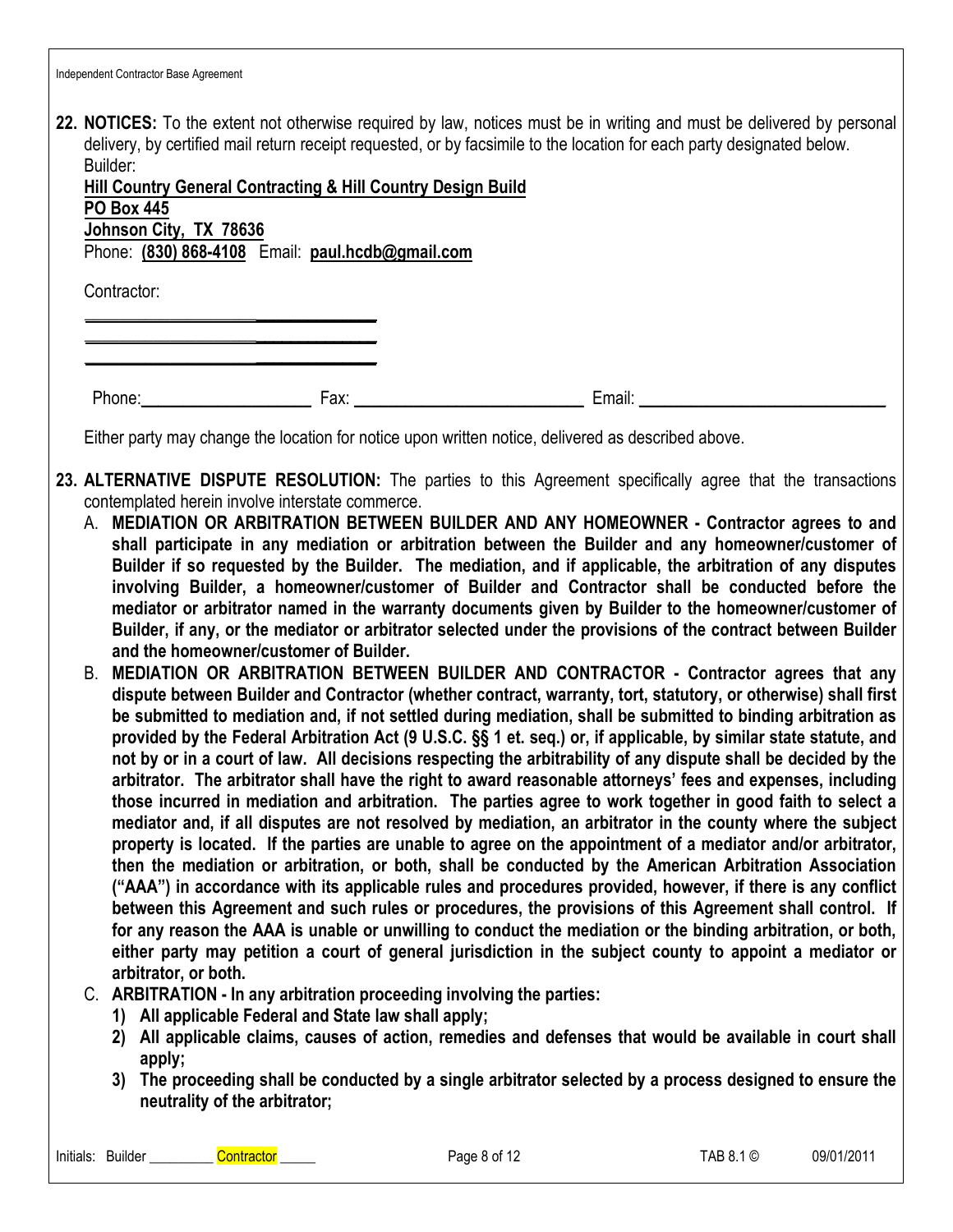- **4) The parties shall be entitled to conduct reasonable and necessary discovery;**
- **5) The arbitrator shall render a written award and, if requested by any party, a reasoned award;**
- **6) Any award rendered in the proceeding shall be final and binding and judgment upon any such award may be entered in any court having jurisdiction.**
- D. SURVIVAL Builder and Contractor agree that notwithstanding anything to the contrary contained herein, the rights and obligations set forth in the mediation/arbitration provisions set forth above shall survive (1) the termination of this Agreement by either party; or (2) the breach of this Agreement by either party. The waiver or invalidity of any portion of the mediation/arbitration provisions set forth above shall not affect the validity or enforceability of the remaining portions of those provisions and/or this Agreement. Builder and Contractor further agree (1) that any dispute involving the directors, officers, employees and agents of either Builder or Contractor shall be resolved as set forth herein and not in a court of law; and (2) that Builder shall have the option to include Contractor as a party in any mediation and arbitration between Builder and any customer or client of Builder and, if Builder does opt to include Contractor in such mediation and arbitration, Contractor shall fully participate therein pursuant to the terms set forth above. If any party to this Agreement files a proceeding in any court to resolve any controversy, dispute or claim, such action shall not constitute a waiver of the right of such party or a bar to the right of any other party to seek arbitration of that or any other claim, dispute or controversy, and the court shall, upon motion of any party to the proceeding, direct that such controversy, dispute or claim be arbitrated in accordance with this Agreement.
- **24. WARRANTIES SURVIVE AGREEMENT:** Contractor expressly agrees that all warranties made by Contractor in this Agreement shall survive this Agreement in the event it is terminated or expires for any reason prior to the running of the applicable warranty period.
- **25. INVALIDITY:** It is understood and agreed by the parties hereto that if any of the clauses or provisions of this Agreement shall contravene or be invalid under the laws of the State of Texas, such contravention of invalidity shall not invalidate the entire Agreement, but it shall be construed as if not containing the particular clause or provision held to be invalid, and the rights and obligations of Contractor and Builder shall be construed and enforced accordingly.
- **26. GENDER:** The words "Builder," "Contractor" and "subcontractor" include singular or plural, individual, partnership or corporation, and the respective heirs, executors, administrators, successors, and assigns of Builder, Contractor and subcontractors, as the case may be. The use of any gender applies to all genders. If more than one party is named as Contractor, the obligation hereunder of each such party is joint and several.
- **27. BINDING AGREEMENT:** The Contract Documents are complimentary, and what is called for by any one shall be binding as if called for by all. This Agreement shall remain in full force and effect from the execution date and until terminated in writing. This Agreement and the terms and covenants herein contained shall apply to and be binding upon the parties hereto, their heirs, successors and assigns. None of the rights, interests or obligations created by this Agreement may be assigned, transferred, or delegated in whole or in part by the parties hereto, and any such purported assignment transfer or delegation shall be void.
- **28. ASSIGNMENT:** Contractor shall not assign this Agreement or any payments due or to become due hereunder without the prior written consent of Builder.
- **29. ENTIRE AGREEMENT:** This Agreement contains the entire agreement among the parties, and no oral statements or prior written matters not specifically incorporated herein shall be of any force and effect. No variation, modification or changes hereof shall be binding on either party hereto unless set forth in a document executed by all the parties hereto. If there is a conflict between this Agreement and any terms contained in any proposal, invoice or other agreement between Builder and Contractor, the terms of this Agreement shall control.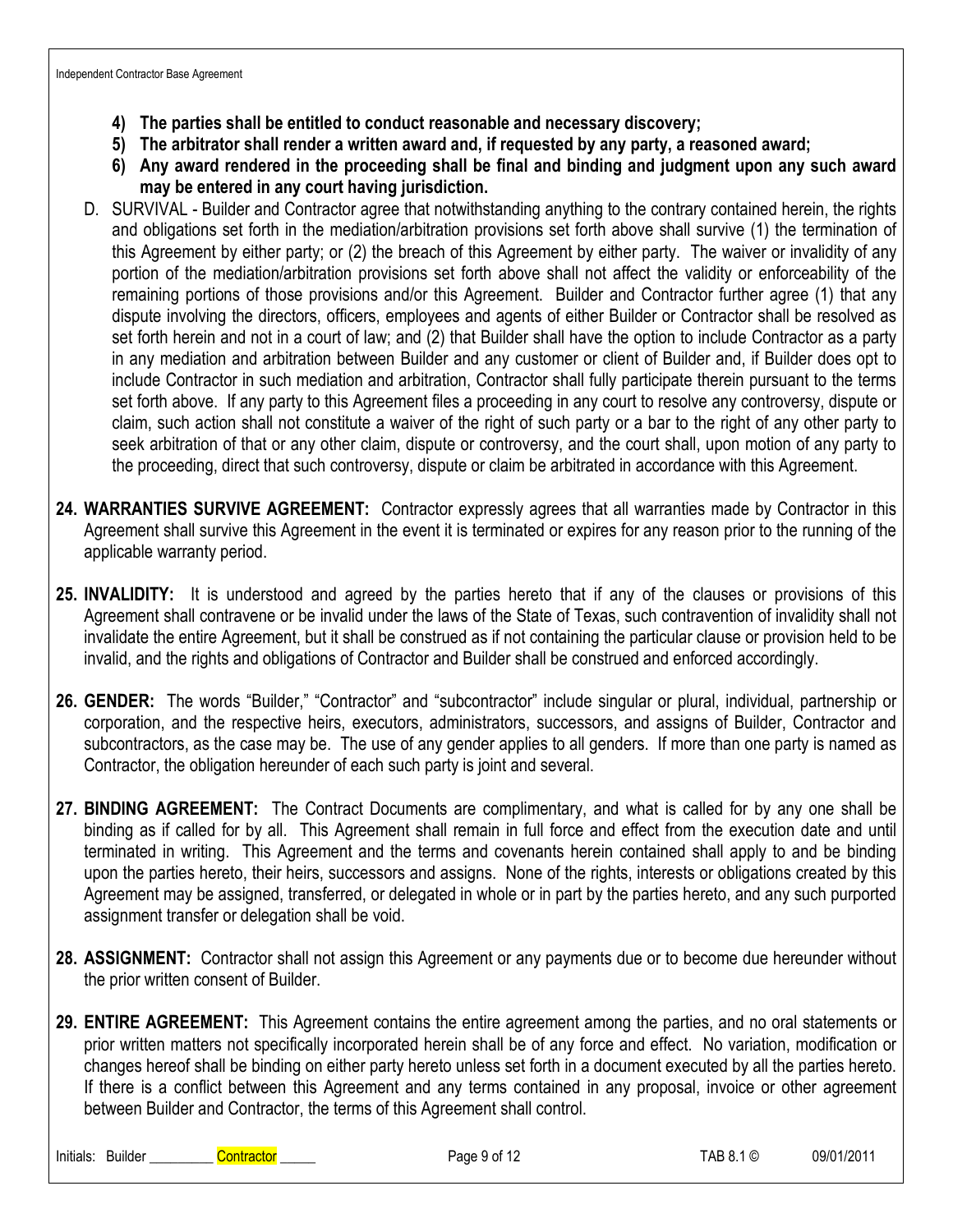**30. TIME OF THE ESSENCE:** Time is of the essence in the performance of Contractor's obligations hereunder.

**31. GOVERNING LAWS:** The laws of the State of Texas shall govern the validity, enforcement and interpretation of this Agreement. The obligations of the parties are performable in **Blanco** County, Texas and the parties hereto consent to such venue for purposes of any action arising out of this Agreement. The parties agree that the normal rule of construction that any ambiguities are to be resolved against the drafting party shall not be employed in the interpretation of this Agreement.

Executed on **Wednesday, September 18, 2019**.

Builder: **Hill Country General Contracting and Hill Country Design Build**

By:

Title: **Paul E. Sumrall, President** 

Contractor:

By: **Title:** The contract of the contract of the contract of the contract of the contract of the contract of the contract of the contract of the contract of the contract of the contract of the contract of the contract of the c

Initials: Builder Contractor Contractor Contractor Contractor Contractor Contractor Page 10 of 12 TAB 8.1 © 09/01/2011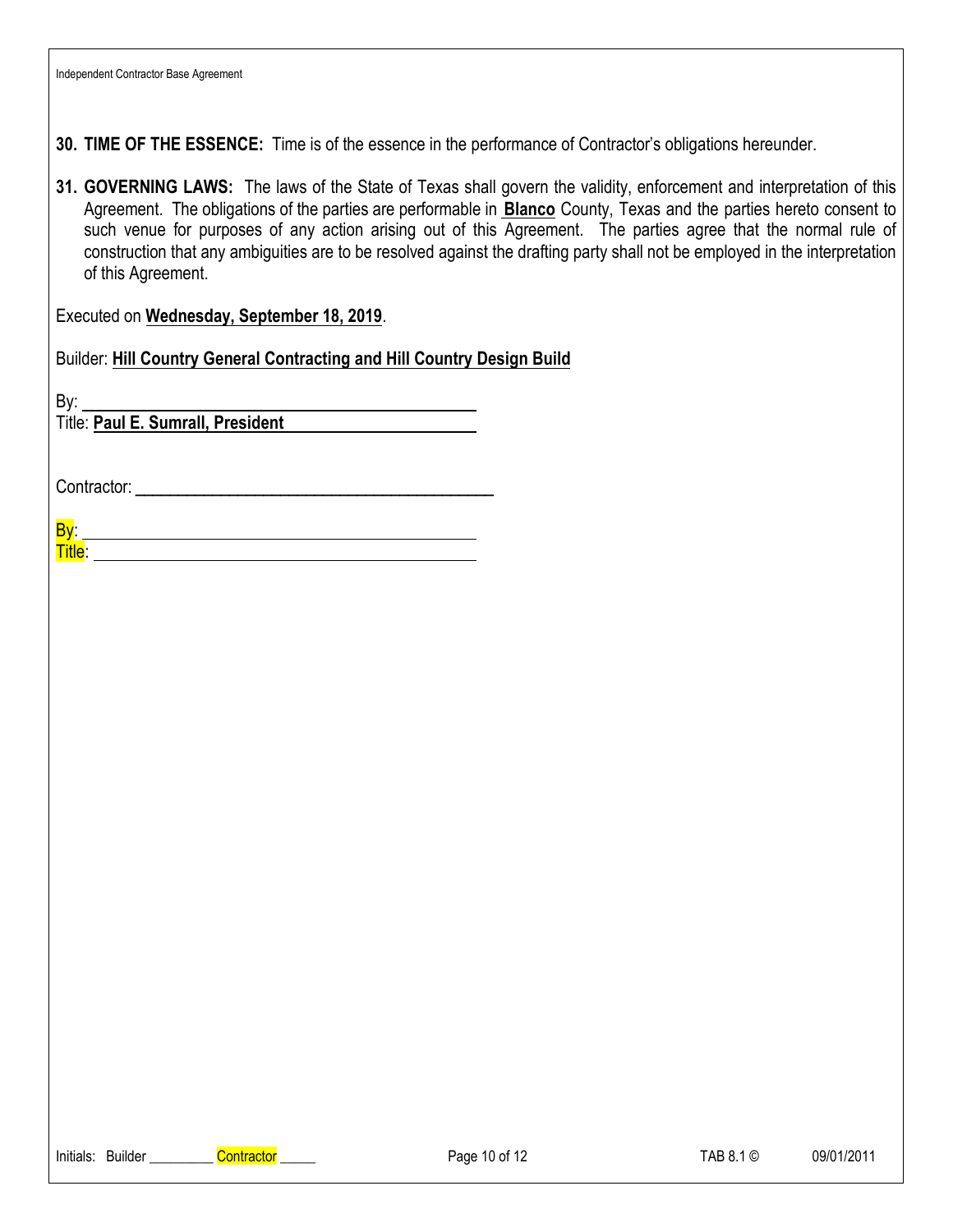#### **Agreement Between General Contractor and Subcontractor to Establish Independent Relationship Substitute Form DWC85**

#### **Return to [travis.hcdb@gmail.com](mailto:travis.hcdb@gmail.com)**

**If you are not certain whether all parties meet the requirements for entering into this agreement, you may wish to consult an attorney. Texas Workers' Compensation Act, Texas Labor Code, Section 406.121 (2) defines "independent contractor" asfollows: (1) "Independent contractor" means a person who contracts to perform work or provide a service for the benefit of another and who ordinarily: (A) acts as the employer of any employee of the contractor by paying wages, directing activities, and performing other similar functions characteristic of an employer-employee relationship; (B) is free to determine the manner in which the work or service is performed, including the hours of labor of or method of payment to any employee; (C) is required to furnish or have his employees, if any, furnish necessary tools, supplies, or materials to perform the work or service; and (D) possess the skills required for the specific work or service.** 

#### Notice of Agreement

The undersigned General Contractor and the undersigned Subcontractor hereby declare that:

- (A) The Subcontractor meets the qualifications of an Independent Contractor under Texas Workers' Compensation Act, Texas Labor Code, Section 406.121;
- (B) The Subcontractor id operating as an independent contractor as that term is defined under Section 406.121 of the Act;
- (C) The subcontractor assumes the responsibilities of an employer for the performance of work; and

(D) The subcontractor and the Subcontractor's employees are not employees of the General Contractor for purposed of the Act.

Term (Dates) of Agreement: From: INCEPTION

To: UNTIL RESCENDED

HCDB, LLC DBA Hill Country Design Build Name of General Contractor **Name of Subcontractor** Name of Subcontractor

LOCATION OF EACH AFFECTED JOB SITE (OR STATE WEATHER FRAMEL FRAMEL STATES STATION OF EACH ASSETCH STATES ON TH THIS IS A BLANKET AGREEMENT)

# Blanket Agreement **Blanket Agreement**

\_\_\_\_\_\_\_\_\_\_\_\_\_\_\_\_\_\_\_\_\_\_\_\_\_\_\_\_\_\_\_\_\_ NO SOONER THAN THE DATE IT IS SIGNED

**74-2647668\_\_\_\_\_\_\_**

Texas Labor Code, Texas Workers' Compensation Act, Section 406.122 (b).

#### **General Contractor's Affirmation**

If the General Contractor's workes' compensation carrier changes **Federal Tax I.D Number During the effective period of coverage, it is advisable for the General Contractor to file this form with the new insurance carrier**

Signature of General Contractor **Contracts** Date **Address (Street)** Address (Street) Paul Sumrall President, Hill Country Design Build France County, TX 78636 Printed Name of General Contractor **Address (City, State Zip)** Address (City, State Zip)

\_\_\_\_\_\_\_\_\_\_\_\_\_\_\_\_\_\_\_\_\_\_\_\_\_\_\_\_\_\_\_\_\_\_ \_\_\_\_\_\_\_\_\_\_\_ 504 ONE RIVER POINT DR. NO. 445

#### **Subcontractor's Affirmation**

**Federal Tax I.D Number**

Signature of Subcontractor The Content Cate Content Date Address (Street)

\_\_\_\_\_\_\_\_\_\_\_\_\_\_\_\_\_\_\_\_\_\_\_\_\_\_\_\_\_\_\_\_\_\_ \_\_\_\_\_\_\_\_\_\_\_ \_\_\_\_\_\_\_\_\_\_\_\_\_\_\_\_\_\_\_\_\_\_\_\_\_\_\_\_

Printed Name of Subcontractor **Address (City, State Zip)** Address (City, State Zip)

\_\_\_\_\_\_\_\_\_\_\_\_\_\_\_\_\_\_\_\_\_\_\_\_\_\_\_\_\_\_\_\_\_\_\_\_ \_\_\_\_\_\_\_\_\_\_\_\_\_\_\_\_\_\_\_\_\_\_\_\_\_\_\_\_

**The General Contractor should terrain the original.** The Subcontractor should also retain a copy of the agreement. This form may be provided to the insurance carrier.

Initials: Builder \_\_\_\_\_\_\_\_\_ Contractor \_\_\_\_\_ example Page 11 of 12 TAB 8.1 © 09/01/2011

 **\_\_\_\_\_\_**